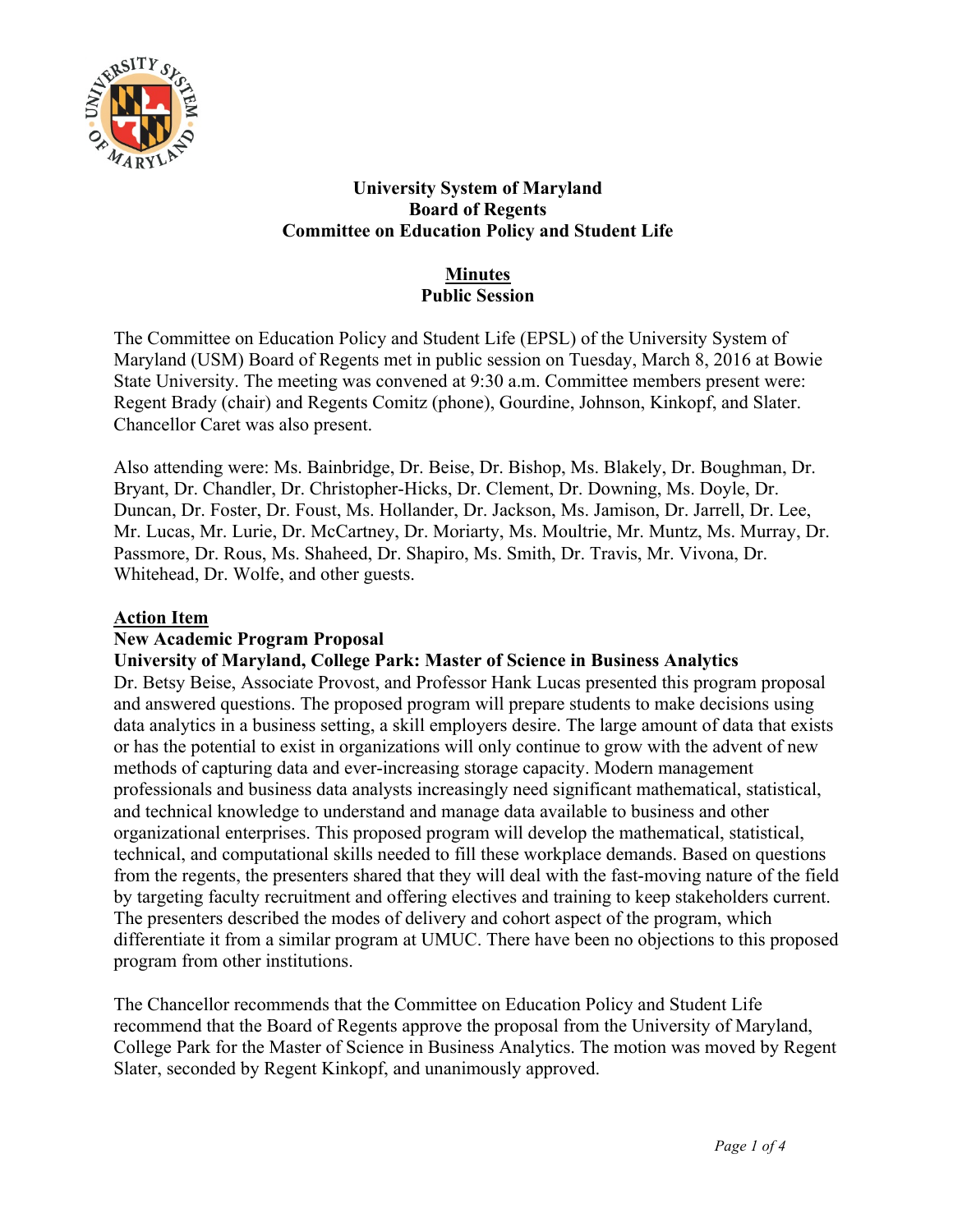## **Information Items**

**Overview of Undergraduate Enrollment, Persistence, and Success at the USM** Mr. Chad Muntz, Director of Institutional Research, presented the following reports to the Committee:

Report on USM Institutional SAT Profile

Report on Retention and Graduation Rates

Report on Transfer Students

When looked at as a whole, the three reports provide a useful overview of undergraduate enrollment within the USM, including the various pipelines that feed undergraduate enrollment, the academic profile of incoming first-time students (as measured by SAT scores), student success and persistence after enrollment, and bachelor degree attainment. This information can be helpful as regents seek to understand or make decisions about our student population. The complete reports and the PowerPoint from the presentation are available online, but highlights include:

- Special focus on completion, closing the achievement gap, and transfer students has led to all-time high graduation rates.
- SAT scores of new freshmen vary between institutions, but are fairly consistent over time with UMCP, UMBC, SU, and TU having the highest SAT (combined math and reading) percentiles.
- USM graduation rates are at all-time highs (with UMCP, UMBC, SU, and TU having the highest rates) and remain highly correlated with institutional SAT ranges.
- USM is competitive with its peers, but SAT scores at institutions with enrollment issues are not as competitive; admitting students with lower SATs often yields challenges for the completion agenda.
- First-time, full-time new freshmen at USM continue to be academically strong; USM produces nearly seven graduates for every ten that enter as new freshmen.
- The USM's second-year retention rate is strong, and the six-year graduation rates are at all-time highs.
- Transfers comprise approximately two-thirds of the new students who enter USM institutions in a fiscal year.
- Of those Maryland community college transfers who enrolled in FY 2012, 55% graduated within four years.
- Maryland community college transfers at the regional centers are graduating at the same or higher rates than first-time, full-time new freshmen at USM institutions.
- USM is meeting its goals via the transfer pipeline.

Conclusions include:

- Increasing degrees is a combination of increasing input and success.
- Both freshmen and MD community college transfers should be maximized.
- USM is increasingly dependent on non-traditional students pursuing online degrees.
- The USM compares well nationally and within peer groups.

Regent Brady noted that USM should be proud of the progress being made. Additionally, even though closing the achievement gap efforts have helped lead to our success, gaps still exist and must be addressed. Regents suggest further conversations and work to: address the importance of starting or continuing efforts around financial aid to help students who are academically prepared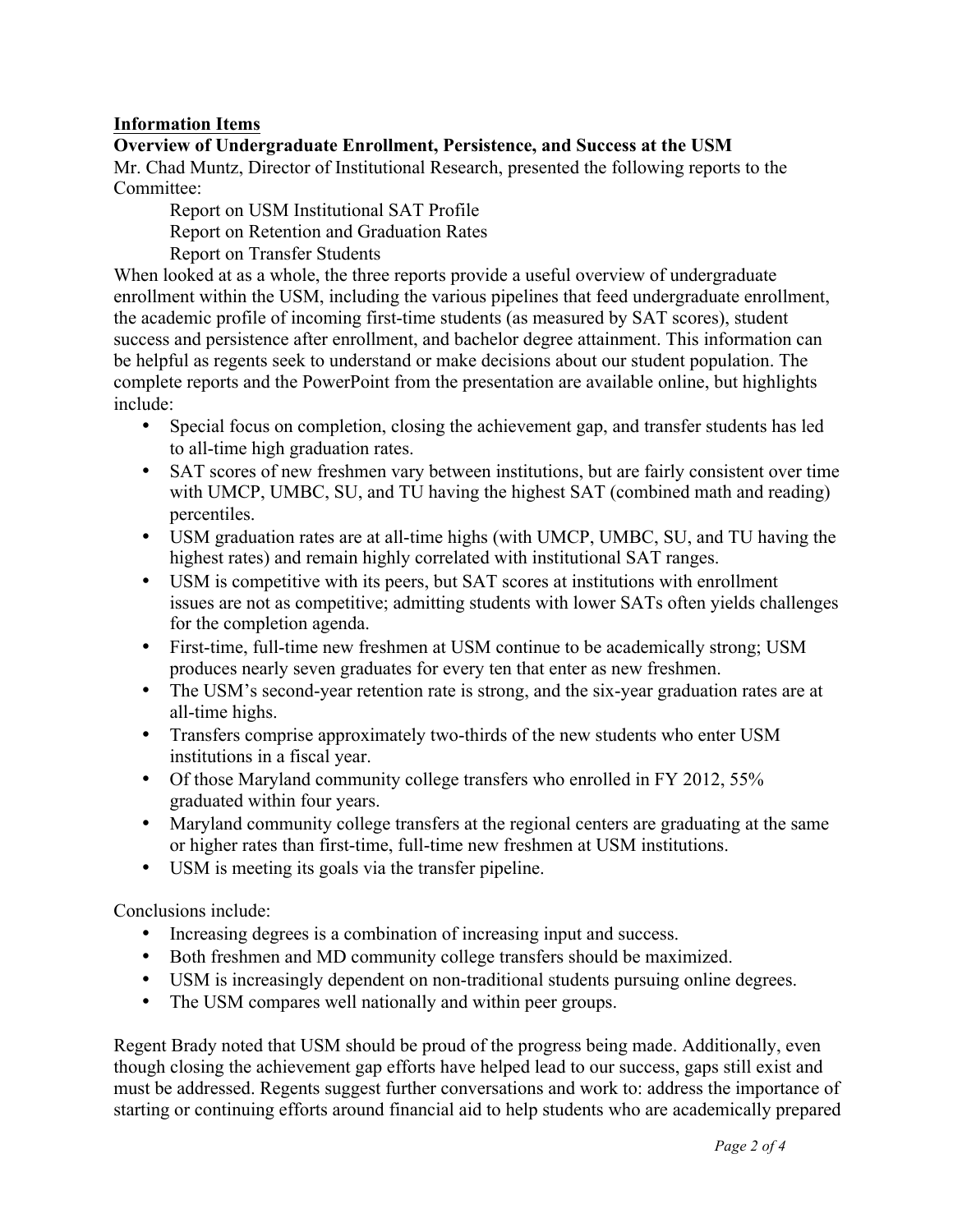to succeed but are largely influenced by finances; understand the limiting factor(s) on enrollment -- how can the USM keep more students in state and get them to our institutions; determine ways to increase capacity at the regional centers; maximize P-20 efforts aimed at academic preparation before students enter college.

#### **Diversity and Inclusion: Students' Lives on Campus**

In December, Chancellor Caret issued a statement on the USM's commitment to diversity and inclusion. Since that time, the newly-formed Board of Regents' Workgroup on Diversity and Inclusion has been formed and a panel of provosts presented to the Board on the challenges of creating a more diverse faculty and preparing faculty to provide learning environments conducive to our System's and institutions' commitments to diversity and inclusion. Today, Vice Presidents for Student Affairs, Dr. Linda Clement (UMCP), Dr. Dane Foust (SU), Dr. Deb Moriarty (TU), and Dr. Artie Travis (BSU), reported on how diversity and inclusion can be seen in students' lives outside of the classroom: The VPs discussed:

- Shaping campus climate Efforts include talking to students about institutional values and expectations (civility, inclusion, personal growth); encouraging diversity of thought; helping vulnerable students by creating/having "brave spaces"; and relying on student leaders to help role model, mentor, and educate students.
- Creating programs and partnerships Teaching students how to respond appropriately, with civility, assertiveness, and courage; creating partnerships with faculty, students, and staff to develop opportunities for both formal and informal teachable moments; teaching students the skills needed to navigate through difficult and uncomfortable situations.
- Balancing the positive and negative effects of free speech Making sure students feel they are part of the campus environment; establishing a climate in which free expression of ideas is encouraged with the goal to manage interactions and engagement, not stop discourse; creating conversations so students aren't marginalized.
- Campus professionals' roles National trends in student activism indicate that the increased activism we are seeing is here to stay. Professionals must continue working to accept that dissent will be there and to safely and effectively facilitate those discussions, so that students' voices are heard; manage, not control, the campus environment; educate students; serve as a resource.

Regent Gourdine noted the importance of partnerships between academic and student affairs. The panel acknowledged that some collaborations exists, but they agreed that such work needs to be enhanced. The VPs shared that they will know they are making progress on these points by analyzing the results of climate surveys, keeping their finger on the pulse of what types of and how many protests are happening, and bringing students in off the margins. Regent Brady invited the panel to return to share their progress and to keep the regents informed of the direction in which we are heading.

## **New Program 5-Year Enrollment Review**

This report is an ongoing part of the program review process and can provide the regents with some of the information needed to determine the viability of academic programs. It provides the Committee with information regarding the actual enrollments (since FY 2011) in new programs to reflect the relative accuracy of the projected enrollments that are included in all new program proposals. Some projections and actual enrollments may not match, because some programs are